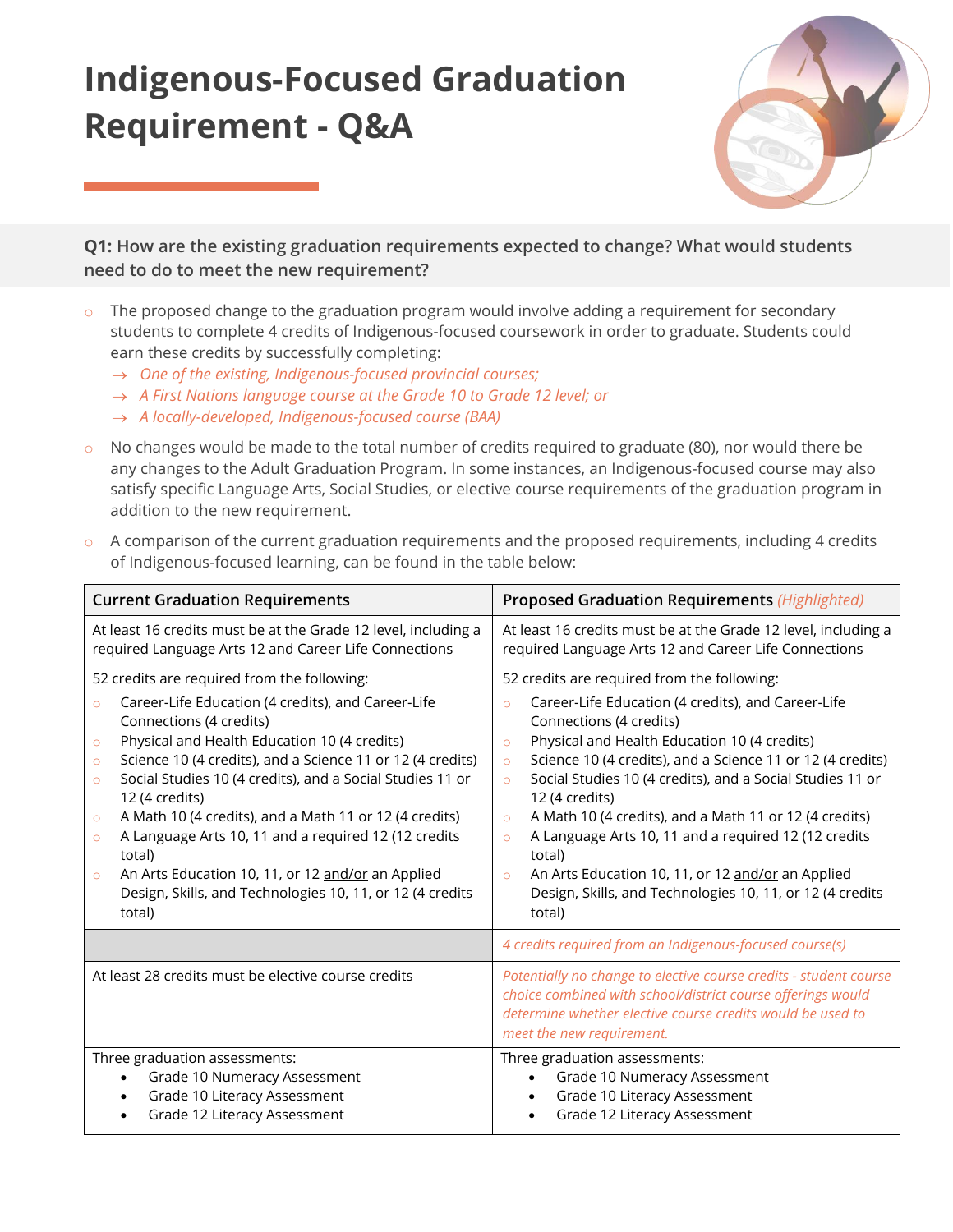## **Q2: Why is a new graduation requirement needed? How will it benefit students?**

- $\circ$  Introducing a new, Indigenous-focused graduation requirement is intended to support lasting and meaningful reconciliation.
- The new requirement will build on work to date, to integrate Indigenous perspectives and content across the redesigned provincial curriculum and into professional development and standards for B.C. educators.
- o Currently, 1/3 of B.C. students completing the annual Student Learning Survey report having received education about Indigenous peoples, and fewer than 5% of graduates complete any of the Indigenousfocused provincial courses or First Nations language courses at the secondary level.
- $\circ$  Introducing a full, Indigenous-focused course requirement will provide all students with the time and opportunity to develop deeper understanding and a broader knowledge base of Indigenous worldviews, histories and cultures, and support the K-12 sector's mandate to develop the Educated Citizen.

## **Q3: Where did the idea for an Indigenous-focused graduation requirement come from?**

- Th[e Action Plan](https://engage.gov.bc.ca/app/uploads/sites/121/2022/03/declaration_act_action_plan.pdf) for the *[Declaration on the Rights of Indigenous Peoples Act](https://www.bclaws.gov.bc.ca/civix/document/id/complete/statreg/19044)* includes a commitment to *"Implement a mandatory course or bundle of credits related to First Peoples as part of graduation requirements in B.C."*
	- → *In October 2021, in response to this commitment, Government directed the Ministry of Education to "implement a mandatory course or bundle of credits on First Peoples as a graduation requirement in B.C." and to "engage with Indigenous communities, the education sector, and the public on how to implement this new graduation requirement."*
- o Implementing an Indigenous-focused graduation requirement is also part of the First Nations Anti-Racism Strategy being developed by the First Nations Education Steering Committee (FNESC) at the direction of First Nations, to address systemic racism towards Indigenous students in the public education system.
- $\circ$  This work aligns with Ministry commitments in the [BC Tripartite Education Agreement,](https://www2.gov.bc.ca/assets/gov/education/ways-to-learn/aboriginal-education/bc-tripartite-education-agreement.pdf) which include "advancing reconciliation between the Crown and First Nations, as expressed in the *[TRC's Calls to Action](https://www.rcaanc-cirnac.gc.ca/eng/1524504501233/1557513602139)* and *the UN declaration" a*nd *"decolonizing approaches to First Nations education and developing new approaches aligned with the UN declaration".*
- o [Minister mandate letters](https://www2.gov.bc.ca/gov/content/governments/organizational-structure/cabinet/cabinet-ministers) for all provincial ministries outline expectations to focus on the foundational principles of lasting and meaningful reconciliation and addressing systemic racism and discrimination.
- The Draft Principles that Guide the Province [of B.C.'s Relationship with Indigenous Peoples](https://www2.gov.bc.ca/assets/gov/careers/about-the-bc-public-service/diversity-inclusion-respect/draft_principles.pdf) state that *"reconciliation is a fundamental purpose of section 35 of the Constitution Act, 1982" (#2), that "reconciliation is an ongoing process that occurs in the context of evolving Crown-Indigenous relationships* (#9), and that *"a distinctions-based approach is needed to ensure that the unique rights, interests and circumstances of Indigenous peoples in B.C. are acknowledged, affirmed, and implemented"* (#10).
- Gathering Strength [Report of the Royal Commission on Aboriginal Peoples](http://data2.archives.ca/e/e448/e011188230-03.pdf) states that "educational *institutions have a pivotal role in transforming the relationship between Aboriginal peoples and Canadian society" and that "accurate information about the history and cultures of Aboriginal peoples and nations, the role of treaties in the formation of Canada, and the distinctive contributions of Aboriginal people to contemporary Canada should form part of every Canadian student's education."*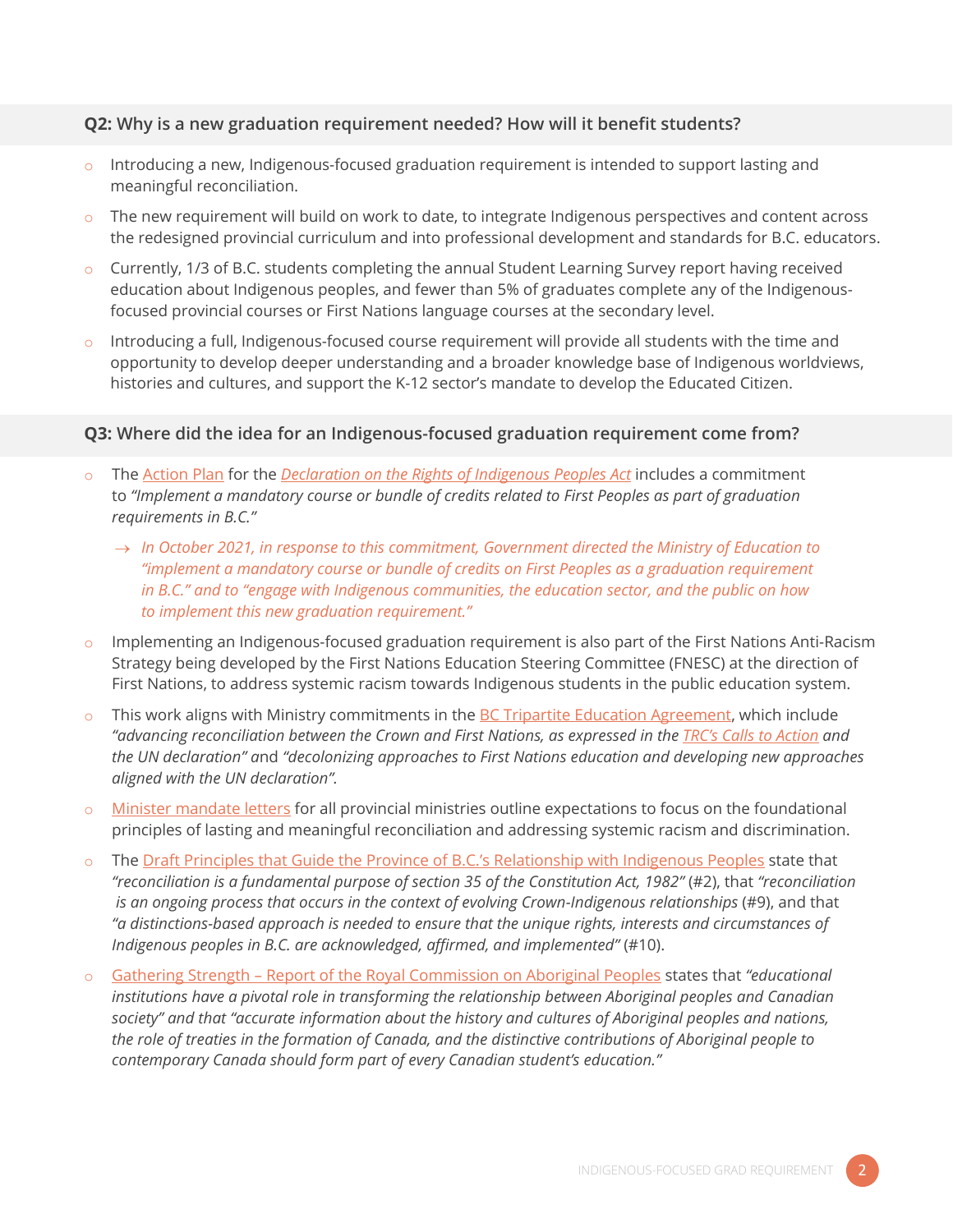The First Nations Leadership Council, FNESC, and education partners including the British Columbia School Trustees Association and the British Columbia Teachers' Federation have long advocated for an Indigenous-focused graduation requirement.

# **Q4: Why is the new graduation requirement specific to Indigenous Peoples and not inclusive of other equity seeking groups?**

- $\circ$  Government is introducing this new Indigenous-focused graduation requirement in line with existing provincial commitments under the *[Declaration on the Rights of Indigenous Peoples Act](https://www.bclaws.gov.bc.ca/civix/document/id/complete/statreg/19044)* and th[e BC Tripartite](https://www2.gov.bc.ca/assets/gov/education/ways-to-learn/aboriginal-education/bc-tripartite-education-agreement.pdf)  [Education Agreement,](https://www2.gov.bc.ca/assets/gov/education/ways-to-learn/aboriginal-education/bc-tripartite-education-agreement.pdf) and with the [TRC's Calls to Action](https://www.rcaanc-cirnac.gc.ca/eng/1524504501233/1557513602139). This reflects a commitment to build knowledge and understanding that BC First Nations are the First Peoples of B.C. and are recognized in the Constitution as having unique rights in Canada.
- o B.C.'s redesigned K-12 curriculum is competency-based and flexible, and provides many opportunities for teachers to teach about different communities and address topics such as racism and discrimination in their classrooms.
- $\circ$  The Ministry of Education is committed to engaging broadly with the education sector, stakeholders and rightsholders on a process for ongoing evaluation, review, and updating of the curriculum.
- $\circ$  In the coming months, the Ministry will begin a collaborative process to create an engagement model for curriculum review. This process will be inclusive, inviting broad input from the education sector and will specifically seek out representation from the IBPOC community.
- $\circ$  The Ministry has heard feedback that the teaching of diverse cultural histories and anti-racism needs to be further enhanced and made more prominent in the curriculum.
- Strengthening topics like anti-racism and diverse cultural histories can help ensure that all students feel included and represented throughout their studies.
- $\circ$  This work is aligned with the broad cross-government approach to address racism and hate, being led by the Multiculturalism and Anti-Racism Division of the Ministry of Attorney General.

# **Q5: Who informed the development of the proposed new graduation requirement model?**

The Ministry of Education has been working closely with the First Nations Education Steering Committee (FNESC) on the development of the proposed model for an Indigenous-focused graduation requirement to support a more relevant and responsive education system for all students.

# **Q6: How can students, parents/caregivers, educators and other members of the public provide input into the implementation of the new graduation requirement?**

- o Between March 7 to April 22, 2022, a public engagement process to gather feedback on the proposed model for the new graduation requirement will be available on the [govTogetherBC website.](https://engage.gov.bc.ca/Indigenousgradrequirement)
- The Ministry of Education will also consult with Indigenous communities and the K-12 in March and April, and FNESC will facilitate information sharing with First Nations.
- $\circ$  The results of these activities will inform a finalized implementation plan for the new graduation requirement, that will be made available in August 2022.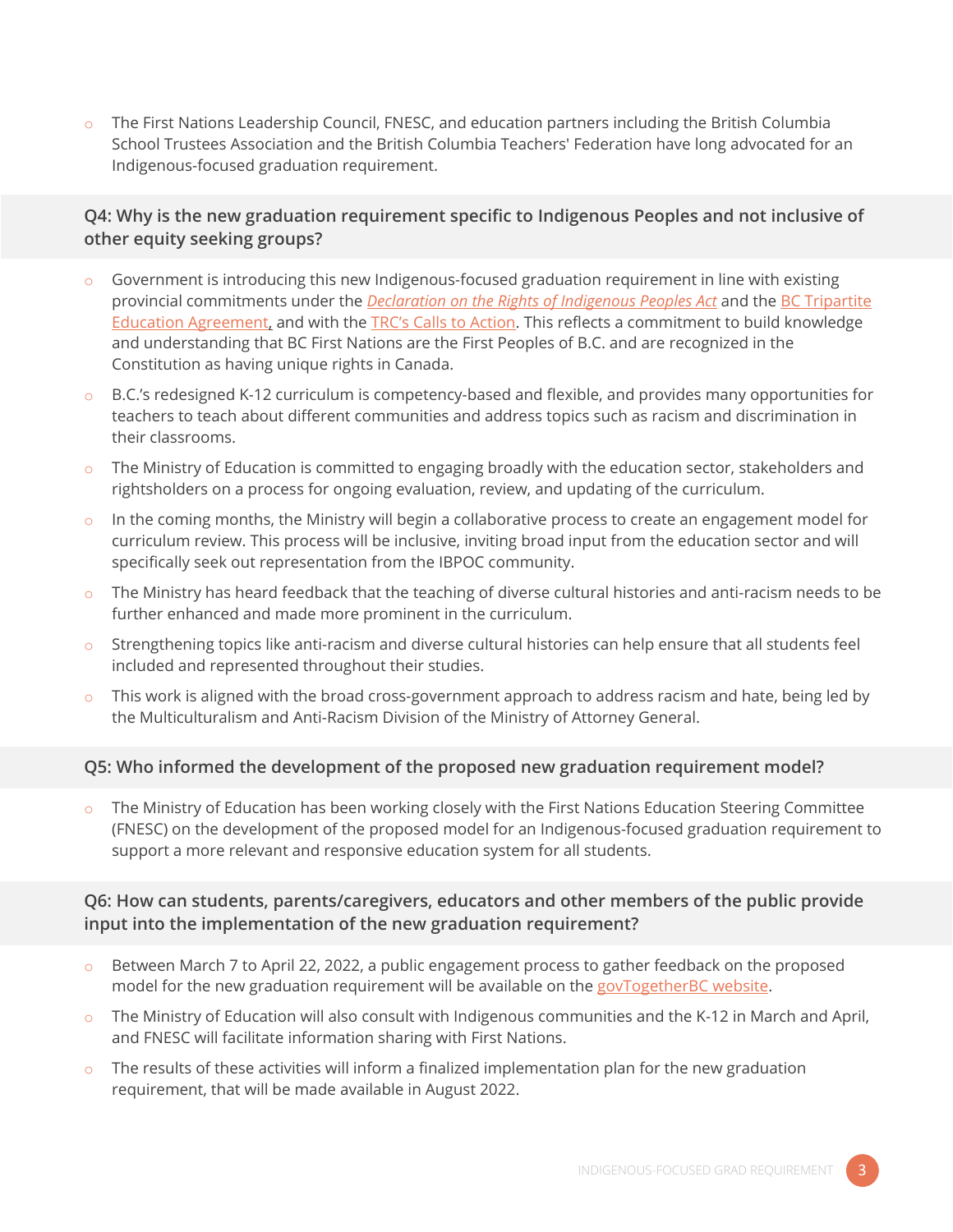# **Q7: Could this create negative impacts for Indigenous students (e.g., straining relationships with non-Indigenous peers, placing students in the position of being expected to** *"speak on behalf of Indigenous peoples"***, etc)?**

- $\circ$  It is important to recognize that not taking action to support lasting and meaningful reconciliation negatively impacts all students, including Indigenous learners.
- o Gathering Strength [Report of the Royal Commission on Aboriginal Peoples](http://data2.archives.ca/e/e448/e011188230-03.pdf) emphasizes the important role of education *"to correct erroneous assumptions and to dispel stereotypes that still abound in the minds of many Canadians, distorting their relationships with Aboriginal people."*
- $\circ$  A new Indigenous-focused graduation requirement will provide all students in B.C. with the time and opportunity to develop deeper understandings of the experiences, cultures, and histories of Indigenous peoples in B.C and Canada, which can in turn help to promote diversity, equity and inclusion in our schools and communities.
- $\circ$  Supports for educators to be proactive and responsive to Indigenous-specific racism will also be a key component of the provincial implementation plan for the new graduation requirement.
- $\circ$  Professional learning opportunities (e.g. workshops, webinars) will be co-developed with the First Nations Education Steering Committee and include best practice strategies for implementing the new graduation requirement in ways that support Indigenous and non-Indigenous learners.

# **Q8: Would this affect implementation of existing Indigenous-focused learning standards in the current curriculum (i.e., if it is assumed that** *"required"* **Indigenous content is being covered in one of the mandatory Indigenous-focused course options for graduation)?**

- $\circ$  The new graduation requirement is intended to build on the existing curriculum and provide students with the opportunity to engage in a full Indigenous-focused course to develop a deeper understanding and broader knowledge base of First Peoples perspectives, histories and cultures.
- o Educators would still be required to deliver the current mandated provincial curriculum, including all Indigenous-focused learning standards.

## **Q9: Would this limit student choice regarding electives?**

- $\circ$  Not necessarily. Under the proposed model, students may have the option to choose one of the provincial courses that meet both an existing graduation requirement as well as the new graduation requirement, depending on their school/district's specific course offerings.
- o Examples include:
	- → *English First Peoples 12 would meet both the existing English Language Arts requirement for Grade 12 as well as the new graduation requirement.*
	- → *B.C. First Peoples 12 or Contemporary Indigenous Studies 12 would meet both the existing Social Studies requirement for Grades 11 and 12, as well as the new graduation requirement.*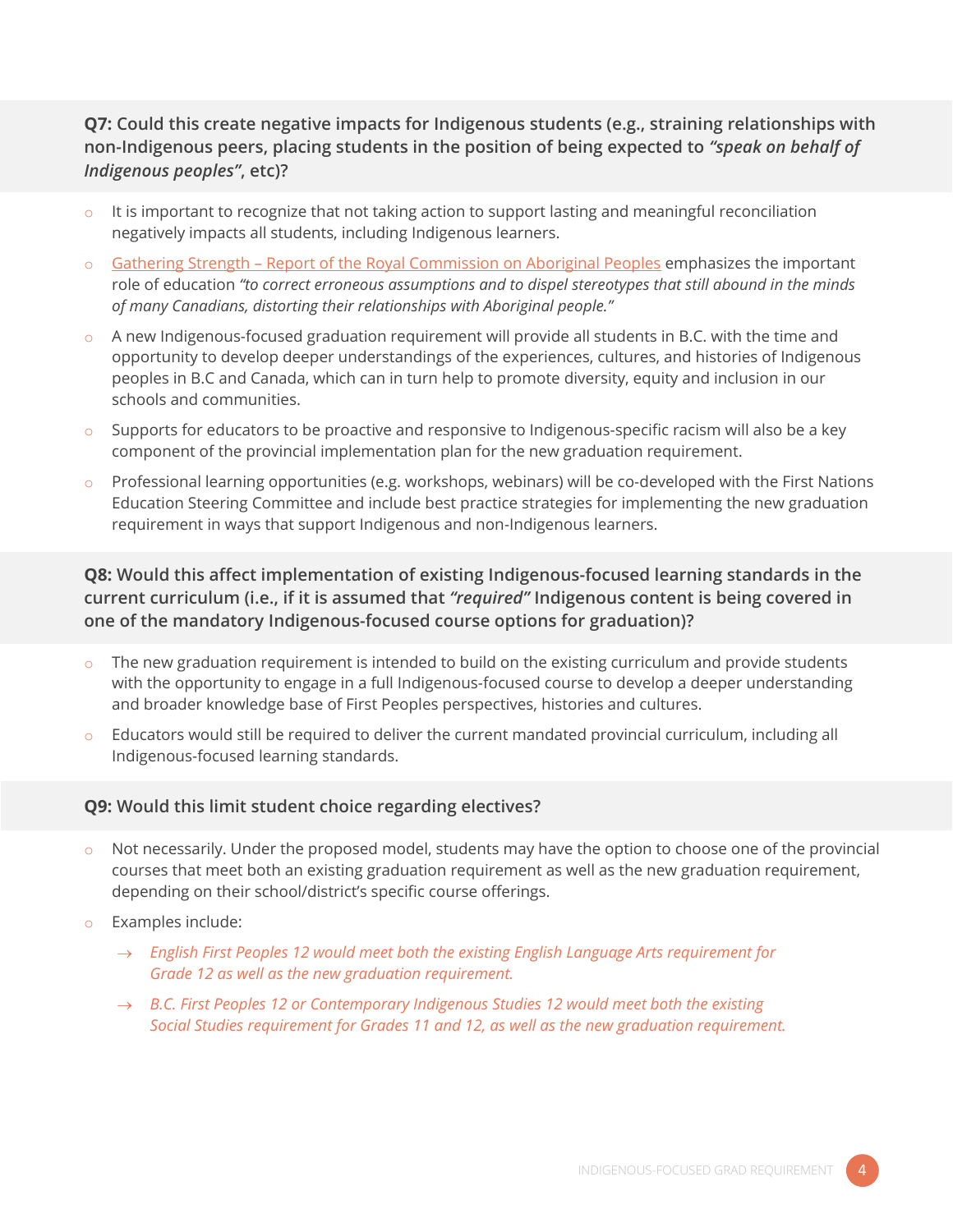# **Q10: Would this change increase the number of credits needed to graduate?**

- $\circ$  No. The proposed approach would not involve increasing the number of credits required for graduation, which would remain at 80.
- Students would not necessarily need to take additional courses, as they may have the option to choose one of the provincial courses that meet both an existing graduation requirement as well as the new graduation requirement, depending on their school/district's specific course offerings.
- $\circ$  Alternatively, students could choose to take additional credits if desired over 90% of B.C. graduates already earn more than 80 credits towards graduation.

## **Q11: Would the new requirement impact students' transitions to post-secondary?**

- No, the proposed approach to the new requirement would not impact students' transition to postsecondary studies.
- o The proposed model includes options for students to meet the new graduation requirement through completion of an existing Indigenous-focused provincial course(s).
- o Current English First Peoples courses are already accepted by post-secondary institutions in Canada.
- $\circ$  For post-secondary programs offered outside of Canada, or with highly specific entrance requirements, students could potentially choose a Grade 10 level English First Peoples course or could include the new requirement as one of their electives.
- $\circ$  The new requirement aligns with actions taken by an increasing number of public post-secondary institutions to introduce required Indigenous education coursework for students, including B.C. teacher education programs and UBC School of Law.

## **Q12: Who would teach the Indigenous-focused courses?**

Eligible courses in the proposed model (including provincial courses, First Nations language courses, and locally developed, Indigenous-focused BAA courses) would be taught by teachers trained to teach in the related content area, as currently exists in the K-12 system.

# **Q13: What resources would be provided to educators, schools and districts to implement the new requirement?**

The Ministry is consulting with educators, schools, districts and the public on what tools and resources may be useful to support the implementation of the new requirement.

Implementation supports could include:

- $\circ$  Professional development opportunities (e.g. workshops, webinars) that focus on the new requirement, eligible provincial courses, existing teacher resource guides, and strategies to support students and staff (including communicating with parents/caregivers).
- o Teacher resources for existing provincial courses
- o Time for planning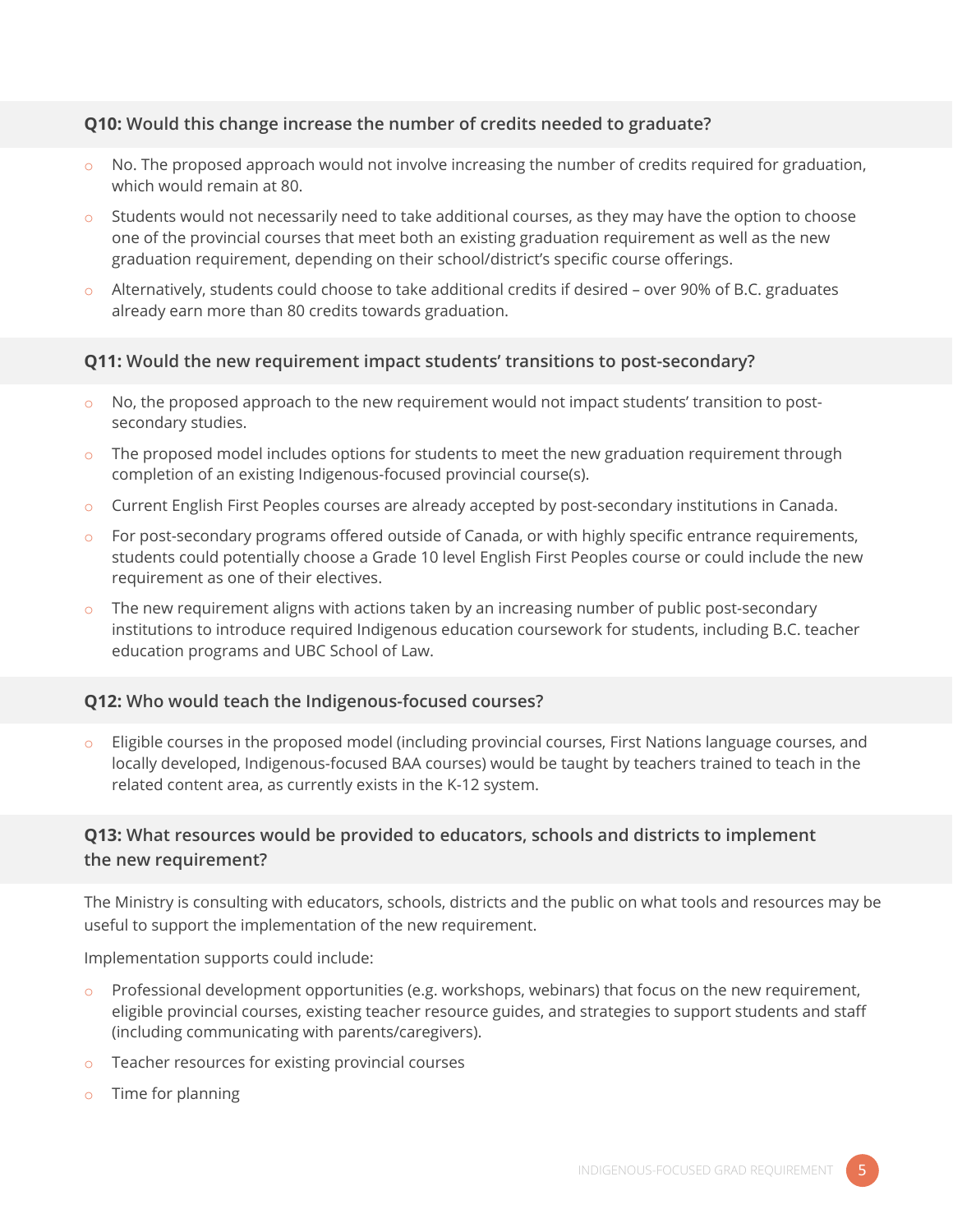# **Q14: When would the change be implemented? What would implementation look like?**

Implementation is expected to involve a phased-in approach, with the new graduation requirement proposed to take full effect in 2023/24:

#### **2021-2022**

- $\circ$  March to April sector and public consultations about the change to the graduation program
- o May release of *"What We Heard"* report from the consultation process
- o August announcement of final implementation model
- $\circ$  School districts and independent school authorities begin to prepare for any necessary capacity building in school districts and schools

#### **2022-2023**

- o Continued communication with education partners
- o Where existing courses are in place, students in Grades 10 and 11 *may* complete courses that meet the new Indigenous-focused graduation requirement
- $\circ$  School districts and independent schools increase capacity to offer mandatory course options (including teacher professional learning, gathering of needed resources, etc.)

#### **2023-2024**

 $\circ$  Change to Graduation Program takes full effect for students graduating in this year.

# **Q15: What would the transition to the new requirement for students look like under the proposed model?**

#### **For students currently in Grade 9**

| In 2021/22 (Grade 9) |  |
|----------------------|--|
|----------------------|--|

- o In 2021/22 (Grade 9) *No requirement*
- o In 2022/23 (Grade 10) *May complete requirement early*
- o In 2023/24 (Grade 11) *May complete requirement before entering Grade 12*
- o In 2024/25 (Grade 12) *Must complete requirement to graduate*
- 

#### **For students currently in Grade 10**

- o In 2021/22 (Grade 10) *May complete requirement early*
- o In 2022/23 (Grade 11) *May complete requirement before entering Grade 12*
- 
- o In 2023/24 (Grade 12) *Must complete requirement to graduate*

#### **For students currently in Grade 11**

- o In 2021/22 (Grade 11) *No requirement*
- o In 2022/23 (Grade 12) *No requirement – if all other graduation requirements*
- - *have been met by the end of the school year*

#### **For students currently in Grade 12**

o In 2021/22 (Grade 12) - *No requirement – if all other graduation requirements have been met by the end of the school year*